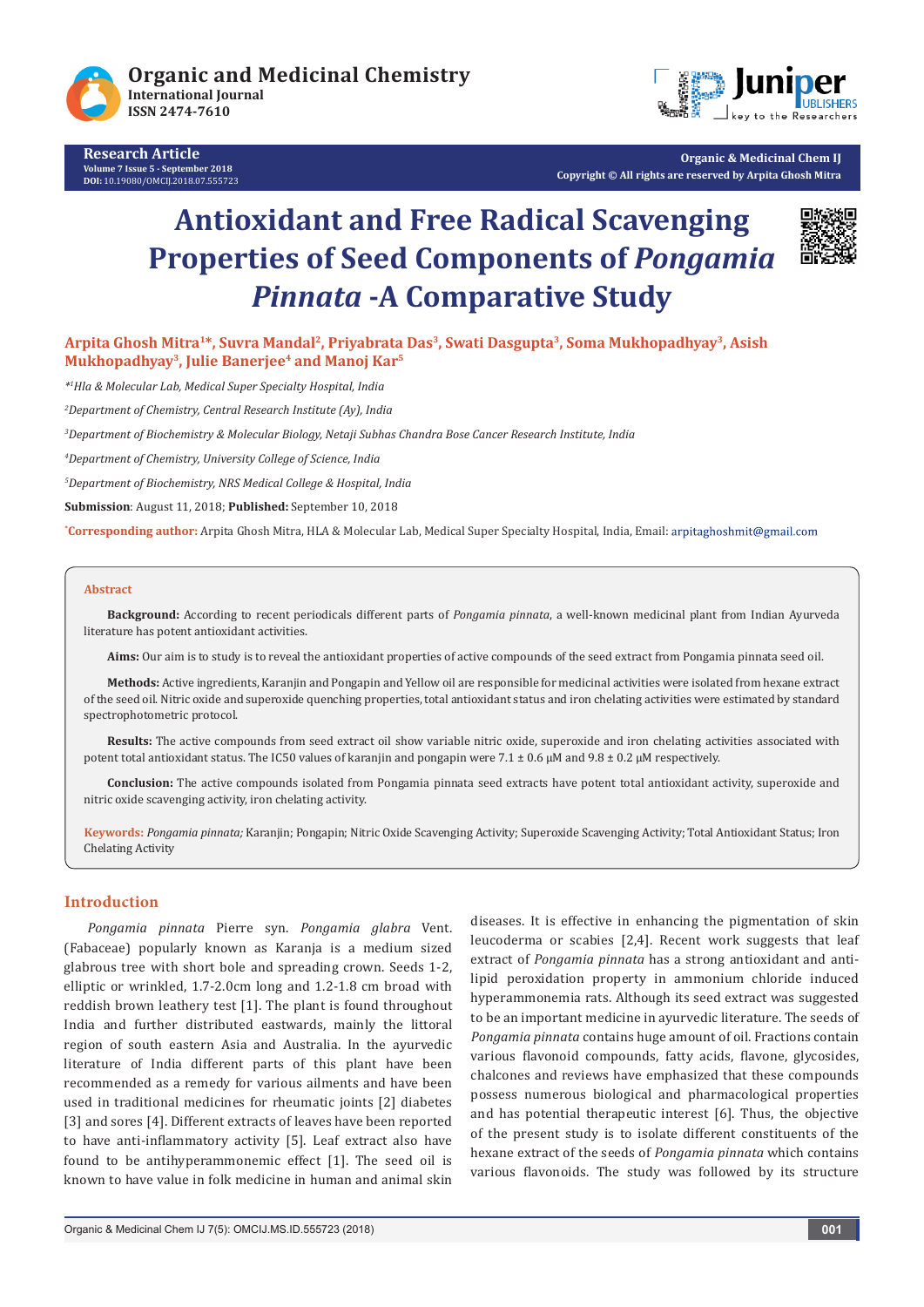determination along with estimation their total antioxidant status compared to Trolox (TAS), iron chelating activity, superoxide radical quenching activity and scavenging activities against nitric oxide [7].

# **Materials and Methods**

**Chemicals:** Oxidized cytochrome c, napthylethelenediamide were purchased from Sigma chemicals, ABTS (3-ethylebenzothiazoline-6-sulfonic acid diammonium salt) from Aldrich, DMSO (dimethyle sulfoxide) from SRL, India, Rest chemicals were all AR grade and purchased from BDH [8,9].

### **Plant Material**

**Chemical Investigation:** *Pongamia pinnata* seeds were collected from local supplier of Kolkata and authenticated by Dr. S.R Das, Ex-Survey officer, Central Research Institute (Ayurveda), Kolkata, India.

**Isolation and Identification of the Chemical Constituents of the Seeds of Pongamia Pinnata:** Air dried and powdered matured seeds (2kg) were extracted in hexane in a soxhlet apparatus for 48hrs. The solvent was removed from the extract and the oily residue was collected. It was kept in refrigerator for cooling when a waxy solid separated out [10]. The solid was filtered and chromatographed over silica gel (60-120mesh) column hexane-ethyl acetate (9:1) eluents afforded a white low melting solid designated as Karan (H) 1. IR spectrum revealed that it was a fatty acid. The filtrate was again kept in refrigerator for cooling when another pale-yellow solid separated out. It was filtered and purified by repeated crystallization with hexane - acetone mixture. A white shining crystalline solid, Karan (H) 2, Rf 0.29 (hexane -acetone 3:1), mp. 158-160ºC was obtained. Finally, the residual large amount of yellow oil  $(\sim 300$ ml) was chromatographed over silica gel (60-120mesh) column using solvent and their mixture with increasing polarity. First few hexane eluents afforded a yellow colored oil fraction and next hexane eluents on concentration yielded orange oil. Both the oil was mixture of fatty acids. The column was then eluted with hexane-acetone (9:1) mixture and two solid compounds were obtained, one of which was previously isolated Karan (H) 2 and second compound was isolated as a pale-yellow solid [11]. It was crystallized from acetone to get a pure crystalline compound, Karan (H) 3 having Rf 0.32 (hexane – acetone 3:1 mixture), mp. 190- 191ºC. Karan (H) 2 was identified as a furano flavone derivative, Karanjin. All chemical and spectroscopic data are in accordance with these reported in this literature. Karan (H) 3 was characterized as another furano flavone derivative, pongapin by detailed spectroscopical (UV, IR, PMR, CMR and Mass) analysis. Karanjin and pongapin, these two furanoflavonoids were isolated previously from the same source but detail spectral studies for the characterization of the compounds have been done including carbon magnetic resonance spectroscopy, which are being reported for the first time [12,13].

# **Biochemical Investigation**

#### **Materials:**

a) Oxidized cytochrome c, napthylethelenediamide were purchased from Sigma chemicals.

b) ABTS (3-ethylebenzothiazoline-6-sulfonic acid diammonium salt) from Aldrich.

- c) DMSO (dimethyle sulfoxide) from SRL, India.
- d) Rest chemicals were all AR grade and purchased from BDH.

## **Methods:**

a. Scavenging Activity against Super Oxide Anion: Superoxide scavenging activity was determined by monitoring their effects on reduction of cytochrome c mediated by superoxide [13]. The reduction is monitored spectrophotometrically by measuring the increase in absorbance of reduced cytochrome c at 550nm. 150μl of alcoholic extracts (1mg/ml) of compounds were added to 1ml oxidized cytochrome c (15μM) in phosphate buffer. To it 0.5ml alkaline DMSO was added and absorbance was taken at 550nm against a blank except that the DMSO did not contain NaOH. A control was made without addition of the extract. A stable solution of superoxide is prepared by adding 1ml 0.5M NaOH in 100ml DMSO and incubating it 30min at room temperature. 15μM oxidized cytocrome c is prepared in 200mM phosphate buffer pH 8.6containing 100μM EDTA. Percentage of the superoxide scavenging activity was estimated from difference of sample reading from control.

b. Scavenging Activity against Nitric Oxide: A modified method of scavenging effect against the nitric oxide was estimated according to the method of Lucia Marcocci et al. [14]. In brief 0.5ml of 10mM sodium nitroprusside solution and 0.5ml of ethanolic extracts (0.3mg/ml) of the compounds isolated from Pongamia pinnata seed were incubated 150min at ambient temperature. At the end of the incubation 1ml Griess reagent (Griess reagent is prepared by mixing equal volume of 2% sulphanilamide in 4% phosphoric acid and 0.2% naphthyle ethelenediamide) was added and nitric oxide level was estimated spectro photometrically at 542nm. Percentage of inhibition of nitric oxide of each compound was estimated from the difference of absorbance from control and test. Nitric oxide quenching activity was calculated from the differences of absorbance of control.

The control absorbance – The test absorbance x  $100 = \%$  of Nitric oxide inhibition Control absorbance

c. Total Antioxidant Status: Total antioxidant status was estimated according to the method of Re R et al. [15] based on the inhibition of radical cation ABTS which has a characteristic long wavelength absorbance maximum at 734nm. ABTS radical cation is formed by interaction with potassium per sulfate. The total antioxidant status value is defined as the mM concentration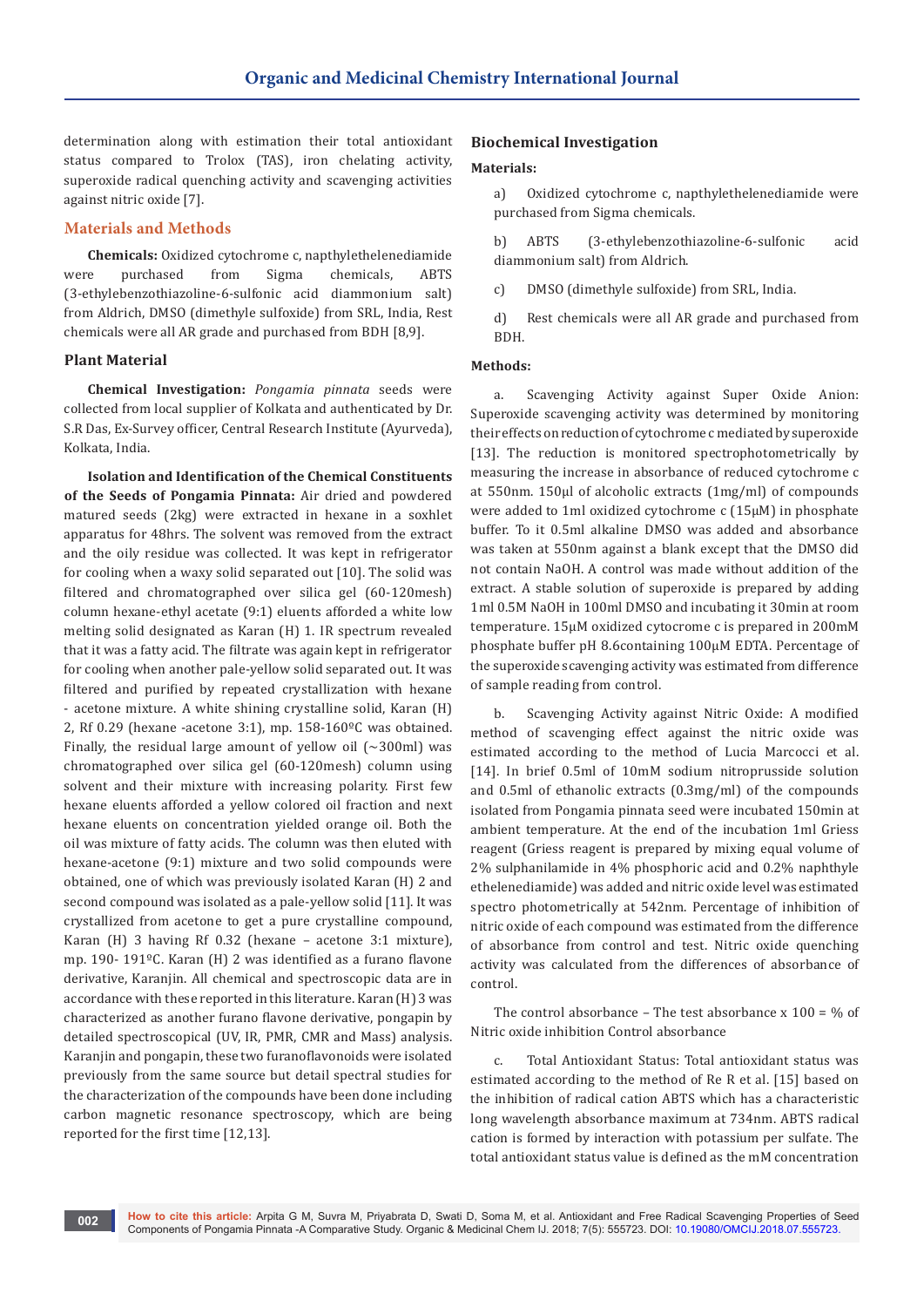of Trolox solution having the same antioxidant capacity as a 1mM solution of substrate. Ethanol does not act as antioxidant value which therefore we use to solubilize substances in our assay. Methods of measuring TAS was based on inhibition of the absorbance of the radical cation ABTS+ which has a characteristic absorbance spectrum at 734nm by antioxidant present in plant components dissolve in ethanol (0.3mg/ml) against a known standard antioxidant Trolox (1mM).

d. Iron Chelating Activity: Deoxyribose assay for detecting hydroxyl radicals. This was estimated by the method of Okezie I Aruoma [16]. In performing the assay, the reaction mixture contain the final volume of 1.2ml, the following reagents and the final concentrations, deoxyribose (2.8mM), ferric chloride (25 mM), EDTA (100µM) are premixed. Hydrogen peroxide (2.8mM), phosphate buffer (10mM) at pH 7.4, compounds to be tested at a concentration upto 20mM and ascorbate (100µM). Ascorbate is added to start the reaction and incubate at 37˚C for 1hr. 1ml of 1% (w/v) TBA in 50mM NaOH and 1ml of 2.8 % (w/v) TCA are added to the reaction mixture which then heated 30mins in boiling water bath to develop colour of MDA like product to develop deoxyribose damage. The resulting pink colour is extracted after cooling in 2ml butanol and absorbance is taken at 532nm.

e. Statistical Analysis: All experiments were done in triplicate. Statistical calculation has been done accordingly and all the values were expressed as mean ± SEM (Standard Error of Mean).

Statistical analysis of plant compounds using SPSS12. Statistical evaluation was calculated by 2 tail tests. For all comparisons, p< 0.05 was considered as significant.

# **Results**



From the data percentage of inhibition was calculated.

## **Scavenging Activity Against Nitric Oxide**

Nitric Oxide (NO) scavenging assay is based on the scavenging ability of the seed oil components as well as ascorbic acid, which is used as standard. The scavenging of NO was found to increase in dose dependent manner. Maximum inhibition of NO was observed in the components of highest concentration (0.3mg/ml of Ethanol) for both the samples. At this maximum concentration, inhibition was found to be 89.14% for ascorbic acid, which serves as the standard. For seed extract extract components, inhibition was found to be higher 88.47% in Karanjin, and similarly it is 62.31% and 2.4% in Pongapin and Yellow oil (Figure 1).

# **Scavenging Activity Against Super Oxide Anion**

Percentage scavenging of superoxide anion examined at different concentrations of Ethanol extract of pongamia pinata (0.1mg,0.2mg,0.3mg/ml) was depicted in Figure 2. The percentage scavenging of superoxide radical surged with the enhanced concentration of plant extract. The maximum scavenging activity of Pongapin (37.9%) compared with the other extracted purified compound Karanjin (34.47%) and Yellow oil (6.47%) respectively. Superoxide scavenging ability of plant extract might primarily be due to the presence of flavonoids.



#### **Total Antioxidant Status**

The antioxidant capacities of the Yellow oil, Karanjin and Pongapin isolated purified compounds from *Pongamia pinnata*  were evaluated by measuring their ability to scavenge ABTS radicals. ABTS has been extensively used as a free radical to evaluate antioxidant substances that reduce ABTS by donating hydrogen to form the non-radical ABTS+. The Yellow oil, Karanjin and Pongapin showed ABTS radical scavenging at 0.3ul. The highest ABTS scavenging capacity was observed in the Pongapin (0.61%), which is greater than another purified compound Karanjin (0.25%) and Yellow oil (0.57%).

a blank except that the DMSO did not contain NaOH.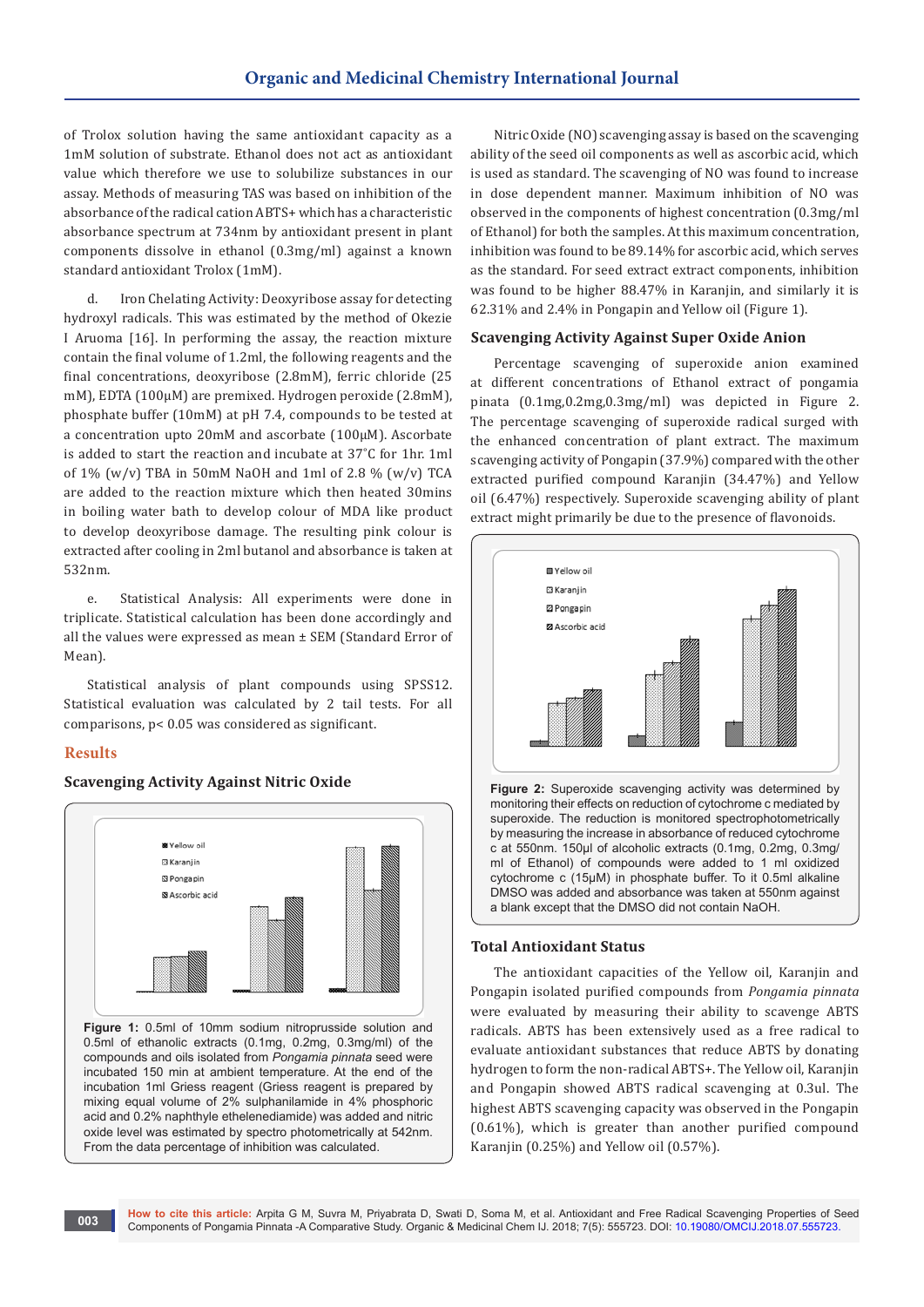# **Iron Chelating Activity: Deoxyribose Assay for Detecting Hydroxyl Radicals**

The formation of OH radical by the Fenton reaction is representative of the events that occur in vivo in iron-rich tissues like liver, where it contributes to the initiation of lipid peroxidation (Porter 1984). Therefore, the scavenging activity of this radical can be considered as one of the best indicators of the antioxidant potential of a compound. In this assay the Yellow oil, Karanjin and Pongapin showed their capability to protect oxidative degradation of the deoxyribose sugar at dose dependent manner. The percentage of the inhibition activity was more in pongapin (87.12%) than the Karanjin (30.17%) and the yellow oil (81.27%). The levels of hydroxyl radical scavenging activity of components were also like those of the ascorbic positive control [17].

## **Discussion**



wavelength absorbance maximum at 734nm. ABTS radical cation is formed by interaction with potassium per sulfate. The total antioxidant status value is defined as the mM concentration of Trolox solution having the same antioxidant capacity as a 0.1mg, 0.2mg, 0.3mg substrate dissolved in ethanol. Methods of measuring TAS was based on inhibition of the absorbance of the radical cation ABTS·+ which has a characteristic absorbance spectrum at 734nm by antioxidant present in plant components against a known standard antioxidant Trolox.

*Pongamia pinnata* seed oil components appears to be an efficient multifunctional antioxidant compounds for protection against oxidative stress mediated injuries. Nitric oxide and superoxide quenching activity and strong antioxidant status may be among the important factors responsible for the medicinal value of a compound. It is thus warranted that new drug can be formulated from active constituents of Pongamia pinnata seed oil for ailment of the iron overloaded diseases or NO mediated disorder (Psoriasis, SLE, Rheumatoid arthritis, leukemia, Cancer, Crohn's) where nitric oxide plays the key role to controlling those disease. It has been found from present study that Karanjin has shown nitric oxide scavenging activity as same as ascorbic acid and pongapin also has a remarkable (lower than ascorbic acid) scavenging activity [18]. Whereas yellow oil did not show any scavenging activity. In case of Total antioxidant status (TAS) compared to Trolox appeared as shown in Figure 3. to be very high in compounds associated with nitric oxide

and super oxide quenching properties indicating a synergistic activity. Compounds also show iron chelating activity (Figure 4) which might be an important factor for disease condition where non-heme iron mediated hydroxyl radical generation by Fenton reaction causes cellular insult viz. in diabetes mellitus, thalassemia and psoriasis [19-21].



**Figure 4:** The reaction mixture contains the final volume of 1.2ml, the following reagents and the final concentrations, deoxyribose (2.8 mM), ferric chloride (25mM), EDTA (100µM) were premixed. Hydrogen peroxide (2.8mM), phosphate buffer (10mM) at pH 7.4, compounds to be tested at a concentration up to 20 Mm and ascorbate (100µM). Ascorbate was added to start the reaction and incubate at 37˚C for 1hr. 1ml of 1% (w/v) TBA in 50 mM NaOH and 1 ml of 2.8 % (w/v/) TCA were added to the reaction mixture which then heated to develop colour of MDA like product to develop deoxyribose damage. The resulting pink color was extracted in 2ml butanol and absorbance was taken at 532nm.

It is difficult to define the biological consequences of the interaction of the seed oil with nitric oxide considered the multifunctional role of this radical [22]. Nitric oxide identified as being produced in different types of the mammalian cells by different isoenzymes of nitric oxide syntheses (NOS). Endothelial NOS and neural NOS are constitutive in nature and provide continuous low level of production of nitric oxide whereas inducible NOS usually generated for immune defense mechanism and formed by the stimulation of the cytokines mainly from activated macrophages which have an anti-bactericidal and cytotoxic effect [23]. Excessive formation of nitric oxide plays a pivotal role in cytotoxic activity in several immunological diseases viz. Rheumatoid arthritis, SLE, Crohn's and Psoriasis. Among the cells of immune system macrophages are the principal producers of nitric oxide. In psoriasis accumulated nitric oxide is reported to induce rapid proliferation, differentiation and inhibition of apoptosis of keratinocyte cell in the epidermis which might be responsible to form psoriatic plaque. Furthermore, nitric oxide reacts with superoxide radical to form peroxy nitrite anion which can initiate lipid peroxidation in psoriatic tissue plaque. Moreover, interaction of nitric oxide with ferritin, a reservoir of iron pool in the system resulting in free iron release and consequence of formation of toxic hydroxyl radical (OH) in the presence of hydrogen peroxide by Fenton reaction [9]. Thus, iron chelating property of our drug associated with nitric oxide and superoxide quenching properties of Karanjin and Pongapin may help to overcome the secondary complicacies of different iron overload diseases. Figure 4 show Karanjin and Pongapin have strong iron chelating activity. Possibly we first reported these